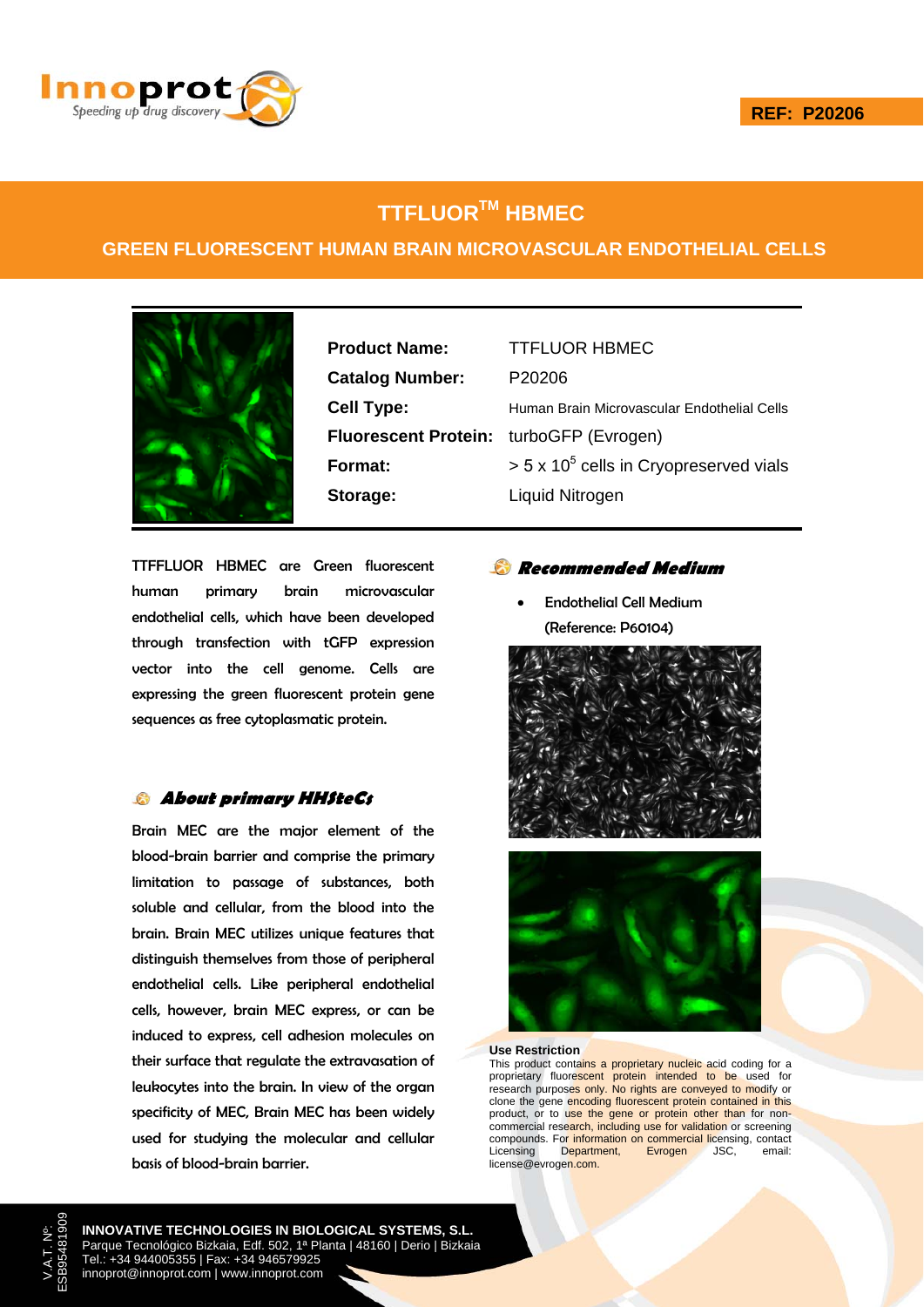

## **INSTRUCTIONS FOR CULTURING CELLS**

**IMPORTANT:** Cryopreserved cells are very delicate. Thaw the vial in a 37 <sup>o</sup>C waterbath and return them to culture as quickly as possible with minimal handling!

#### **Set up culture after receiving the order:**

- 1. Prepare a fibronectin coated flask (2 μg/cm<sup>2</sup>, T-75 flask is recommended). Add 10 ml of sterile Dulbecco's phosphate buffered saline (DPBS, Ca++ and Mg++ free) to a T-75 flask and then add 150 μl of fibronectin stock solution (1 mg/ml, Innoprot cat. no. P8248). Leave the flask in incubator overnight.
- 2. Prepare complete medium: decontaminate the external surfaces of medium and medium supplements with 70% ethanol and transfer them to sterile field. Aseptically open each supplement tube and add them to the basal medium with a pipette. Rinse each tube with medium to recover the entire volume.
- 3. Aspirate fibronectin solution and add 20 ml of complete medium to the flask. Leave the flask in the hood and go to thaw the cells. The fibronectin solution can be used twice.
- 4. Place the vial in a 37ºC waterbath, hold and rotate the vial gently until the contents are completely thawed. Remove the vial from the waterbath immediately, wipe it dry, rinse the vial with 70% ethanol and transfer it to a sterile field. Remove the cap, being careful not to touch the interior threads with fingers. Using a 1 ml eppendorf pipette gently resuspend the contents of the vial.
- 5. Dispense the contents of the vial into the equilibrated, fibronectin coated culture vessels. A seeding density of 10,000  $\text{cells/cm}^2$  is recommended. Note: Dilution and centrifugation of cells after thawing are not recommended since these actions are more harmful to the cells than the effect of DMSO residue in the culture.
- It is also important that endothelial cells are plated in fibronectin coated flask that promotes cell attachment and growth.
- 6. Replace the cap or cover, and gently rock the vessel to distribute the cells evenly. Loosen cap if necessary to permit gas exchange.
- 7. Return the culture vessels to the incubator.
- 8. For best result, do not disturb the culture for at least 16 hours after the culture has been initiated. Change the growth medium the next day to remove the residual DMSO and unattached cells, then every other day thereafter. A healthy culture will display cobblestone or spindle shaped morphology, non-granular cytoplasm and the cell number will be double after two to three days in culture.

#### **Maintenance of Culture:**

- 1. Change the medium to fresh supplemented medium the next morning after establishing a culture from cryopreserved cells.
- 2. Change the medium every three days thereafter, until the culture is approximately 70% confluent.
- 3. Once the culture reaches 70% confluence, change medium every other day until the culture is approximately 90% confluent..